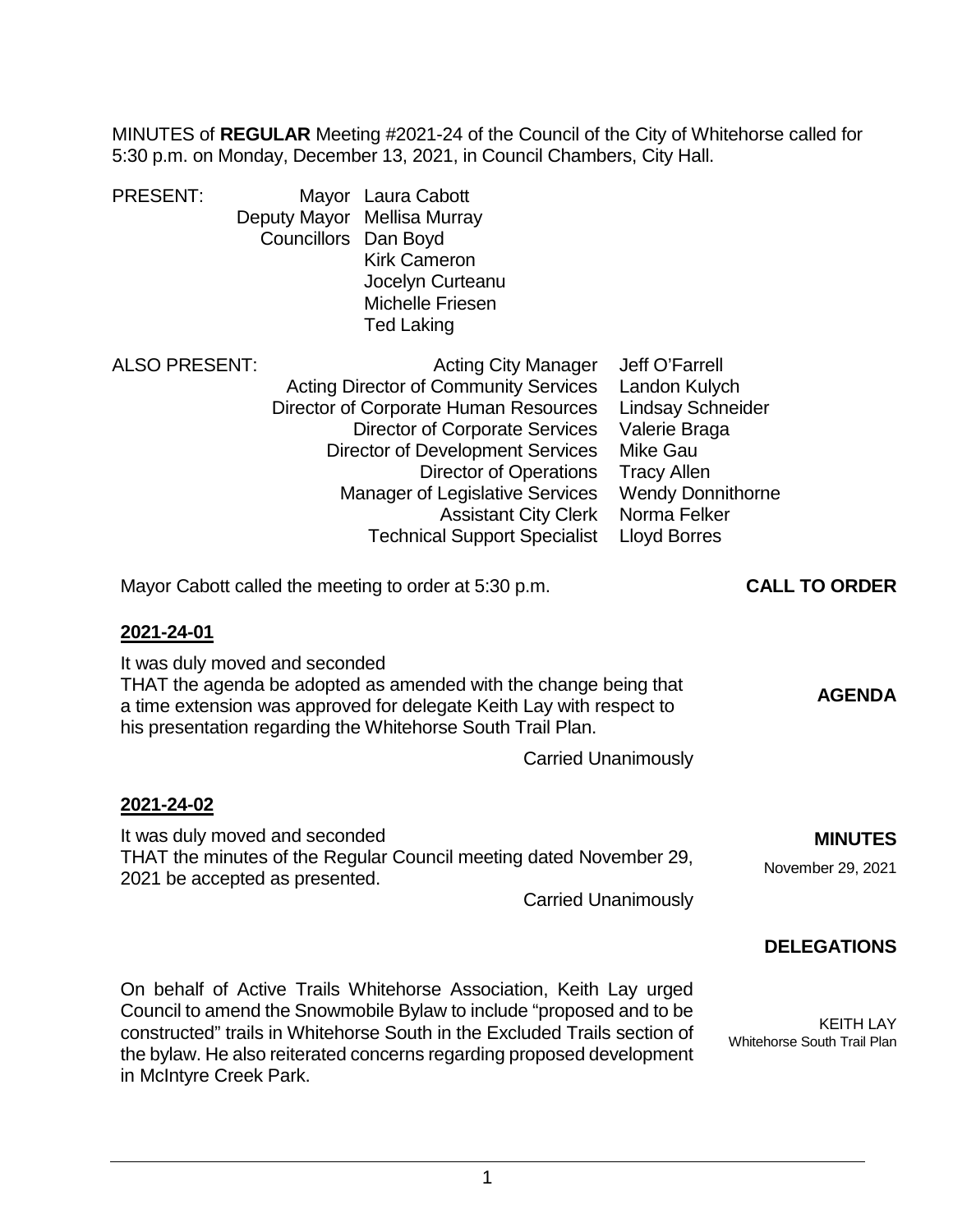In a written submission read into the record by Administration, Patrick Milligan raised concerns about the Dawson South trail being included in the plan as a motorized multi-use trail. He noted that the trail runs very near his property and also to an environmentally sensitive area. Mr. Milligan also noted that the plan does not include any designated trails along the Alaska Highway corridor.

PATRICK MILLIGAN Whitehorse South Trail Plan

## **PUBLIC INPUT – CAPITAL BUDGET**

| Mayor Cabott advised that a public input session was scheduled at this<br>meeting to hear any submissions with respect to Bylaw 2021-41, a bylaw<br>to adopt a capital expenditure program for 2022 to 2025.                                                                                                                                                                                                                                                                                                                                                                   | 2022 TO 2025 CAPITAL<br><b>EXPENDITURE PLAN</b> |
|--------------------------------------------------------------------------------------------------------------------------------------------------------------------------------------------------------------------------------------------------------------------------------------------------------------------------------------------------------------------------------------------------------------------------------------------------------------------------------------------------------------------------------------------------------------------------------|-------------------------------------------------|
| Keith Lay noted that the Capital Budget does not provide any funds for<br>the implementation of the Chadburn Lake Regional Park Plan, and<br>asked that funds be allocated for a sign at the park entrance on<br>Chadburn Lake Road. He also asked that funding be included for Active<br>Transportation Infrastructure, an outhouse at the tennis courts near the<br>Mount McIntyre Recreation Centre, and the upgrade of signage on the<br>City trail network.                                                                                                               | <b>KEITH LAY</b>                                |
| Nathan Millar suggested that a priority project should be the demolition<br>of the Municipal Services Building to open that land up for additional<br>housing in the downtown. He also suggested that funds should be<br>allocated for the construction of sidewalks in the downtown area, the<br>maintenance of active transportation routes, and the completion of the<br>paved pathway along the lower edge of the escarpment. Mr. Millar<br>further suggested that downtown local improvement projects should be<br>given a higher priority.                               | <b>NATHAN MILLAR</b>                            |
| Forest Pearson stated the opinion that prioritizing spending on active<br>transportation is prudent and responsible fiscal management, and<br>noted that a clear project pipeline for how and when a contiguous,<br>connected safe cycling network will be built is not reflected in the<br>Capital Budget. Mr. Pearson suggested that maintenance equipment<br>purchases must also consider their suitability for good maintenance of<br>active transportation routes, and that bicycle parking requirements<br>need to be addressed during the re-write of the Zoning Bylaw. | <b>FOREST PEARSON</b>                           |
| In a written submission, Beatrix Goltz stated that she does not feel safe<br>as bicycle commuter and requested the construction of a protected bike<br>commuter route on the south end of the Hamilton Boulevard extension<br>and on Robert Service Way. She also asked that funds be allocated for                                                                                                                                                                                                                                                                            | <b>BEATRIX GOLTZ</b>                            |

signage, education and marketing to raise awareness of bicycle

commuters.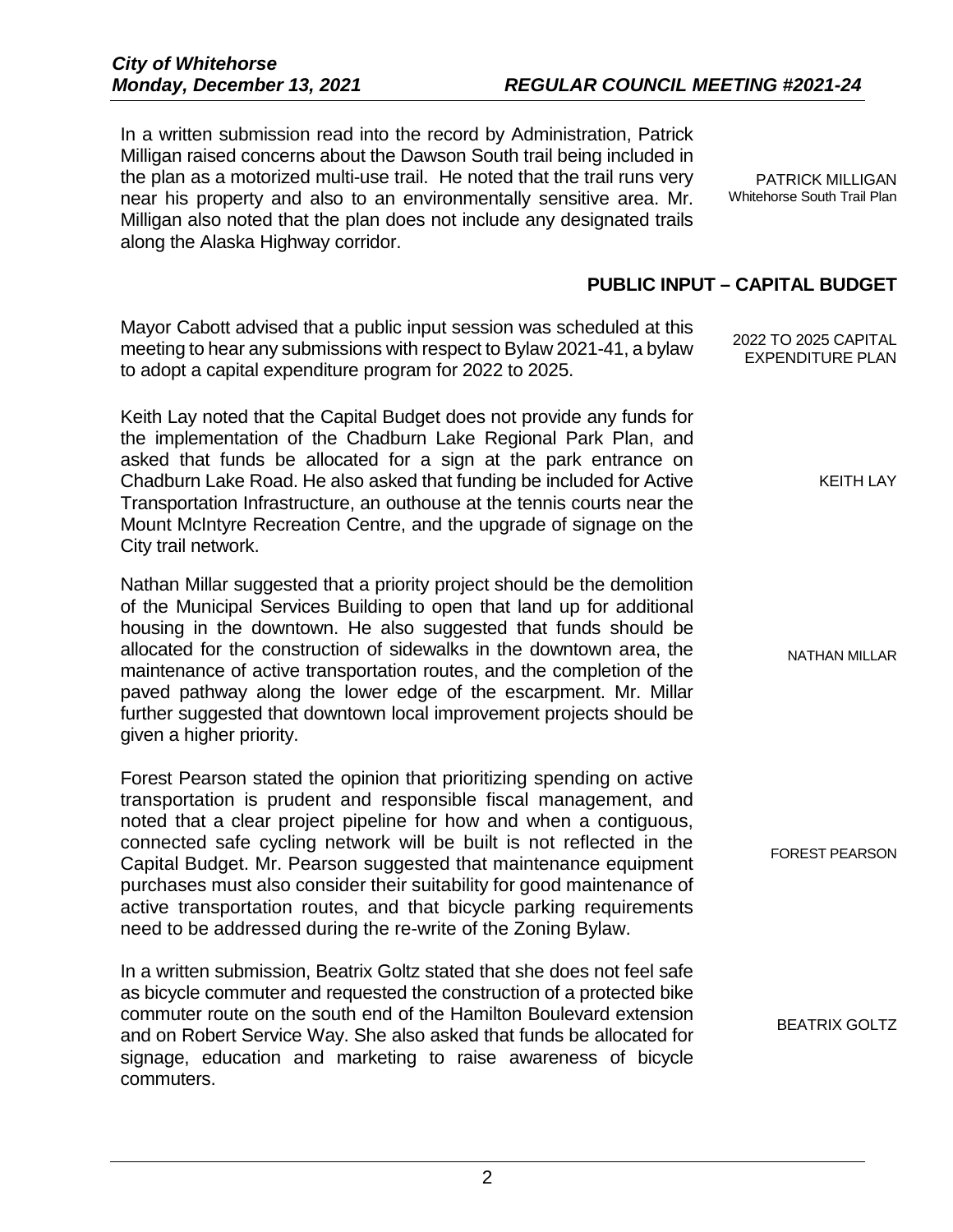| <b>RICHARD LEGNER</b> | In a written submission, Richard Legner stated that safe and inclusive<br>active transportation infrastructure is key to reducing traffic congestion<br>and the City's carbon footprint. He emphasized the many benefits of<br>active transportation and asked Council to allocate significant resources<br>to it before passing the Capital Budget. |
|-----------------------|------------------------------------------------------------------------------------------------------------------------------------------------------------------------------------------------------------------------------------------------------------------------------------------------------------------------------------------------------|
| <b>ERIK BLAKE</b>     | Erik Blake provided a written submission requesting that Council<br>reconsider their options with respect to the renovation of City Hall.<br>Instead of renovating the existing building, he suggested that a new City<br>Hall be built on one of the two City-owned parking lots on Steele Street.                                                  |
| PUBLIC INPUT CLOSED   | Mayor Cabott declared the public input session for Bylaw 2021-41<br>closed and advised that a report on the input received would be                                                                                                                                                                                                                  |

# **COMMITTEE REPORTS**

# **Corporate Services Committee**

Administration provided an update on the status of the City Hall Renovation project. The revised design features an efficient floor layout to improve service to the public, efficient low-maintenance mechanical, electrical and telephone infrastructure, a biomass and electric boiler heating system, and additional unallocated and undeveloped floor space for future growth.

presented at the Standing Committee meeting on January 10, 2022.

The new City Hall will be the City's first net zero fossil fuel building with an energy efficient performance 70 percent better than the 2017 National Energy Code for Buildings.

The potential budget shortfall for the renovation project is \$1.5 million. The anticipated cost difference is due to COVID related supply chain and commodity pricing issues and tight labour conditions. The draft 2022 Capital Budget includes additional funding to allow the project to continue as planned.

Locations for the relocation of existing City Hall staff during the construction period are being investigated, as well as a location for Council Chambers. A contract award is anticipated for early 2022, with staff relocation starting in late spring. Project completion is expected by the end of 2023.

Some Committee members expressed concerns over the changes in scope and raised questions about increases in cost over the sevenyear period that this project has been in the works. It was suggested that the project should be re-considered.

…/continued

CITY HALL RENOVATION For Information Only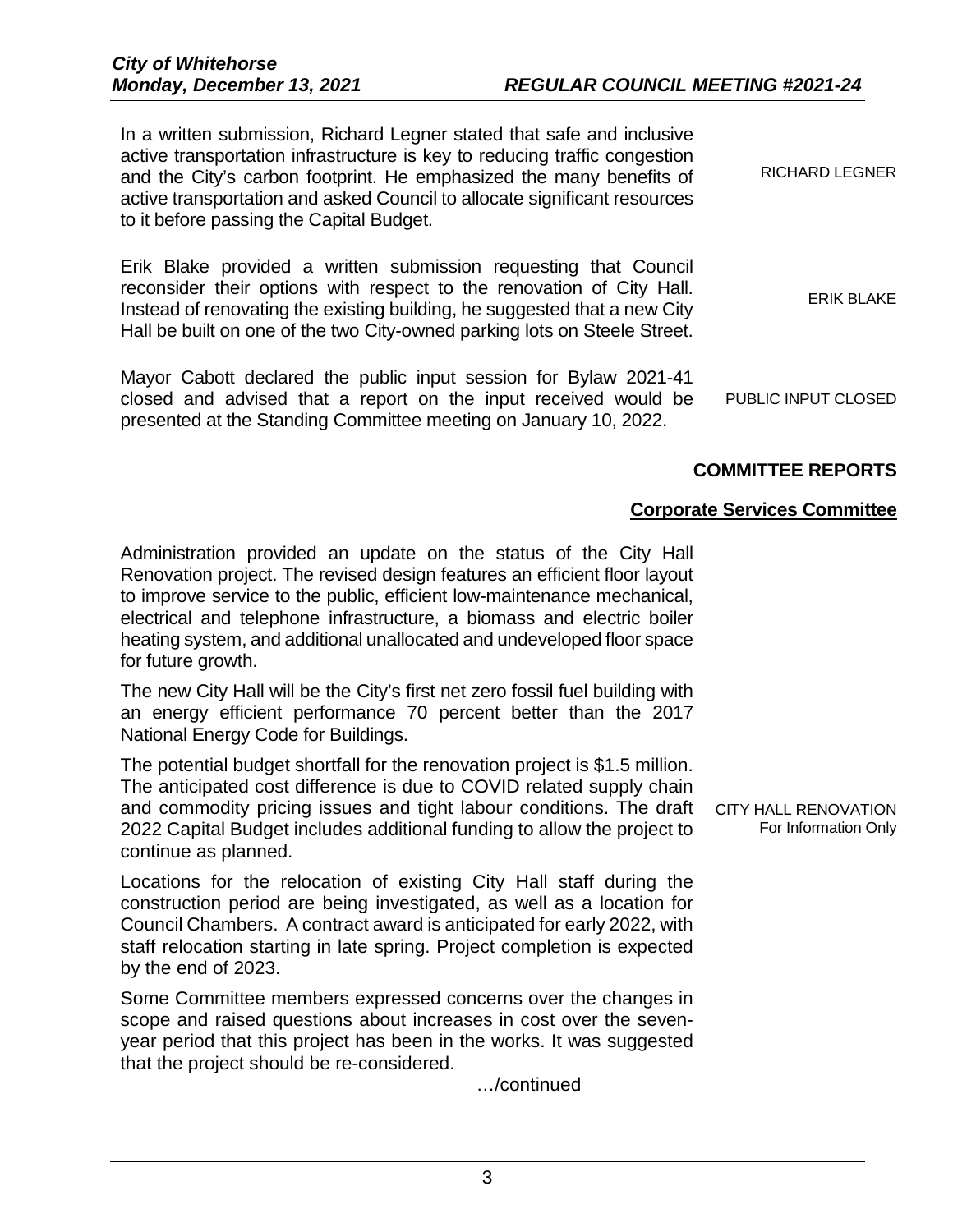Other Committee members spoke in support of staying the course with the current proposal, noting that the proposed building will address the needs of the City's growing population and the energy efficiencies realized can support efforts to deal with climate change.

It was noted that costs are unlikely to go down in future, and that the federal funding program supporting this project will expire, with future opportunities for this type of municipal infrastructure funding unknown.

Administration confirmed that the proposed Transit Hub portion of the project is an essential component of the new Transit Route schedule that will be introduced in 2022

CITY HALL RENOVATION For Information Only (Continued)

# **City Planning Committee**

## **2021-24-03**

It was duly moved and seconded

THAT the subdivision of approximately 13.1 hectares of land for the creation of new residential lots, lanes, roads, and a greenbelt for the areas known as Whistle Bend Phase 7 and Phase 8 be approved as shown on the proposed subdivision sketches, subject to the condition that the Government of Yukon enter into a Development Agreement with the City of Whitehorse for the construction of underground utilities, roads and lanes to service the proposed subdivision area and other areas of Whistle Bend Subdivision, as well as other specified on-site and off-site works.

Carried Unanimously

A Council member expressed concern over delays with construction of both of these phases and encouraged the City to look for ways to mitigate further delays as the Whistle Bend project goes forward.

## **2021-24-04**

It was duly moved and seconded THAT Bylaw 2021-42, a bylaw to amend the Zoning Bylaw to establish the zoning of a parcel of vacant Commissioner's land comprising Phase 9 of Whistle Bend, be brought forward for consideration under the bylaw process.

Carried Unanimously

A Council member stated support for the bylaw as additional housing is essential, but expressed concern regarding increasing traffic issues on Mountainview Drive and Quartz Road as the Whistle Bend population continues to grow. He encouraged the City to move quickly to address these issues.

SUBDIVISION APPROVAL Whistle Bend Phases 7 and 8

**Discussion** 

BRING FORWARD ZONING AMENDMENT Whistle Bend Phase 9

**Discussion**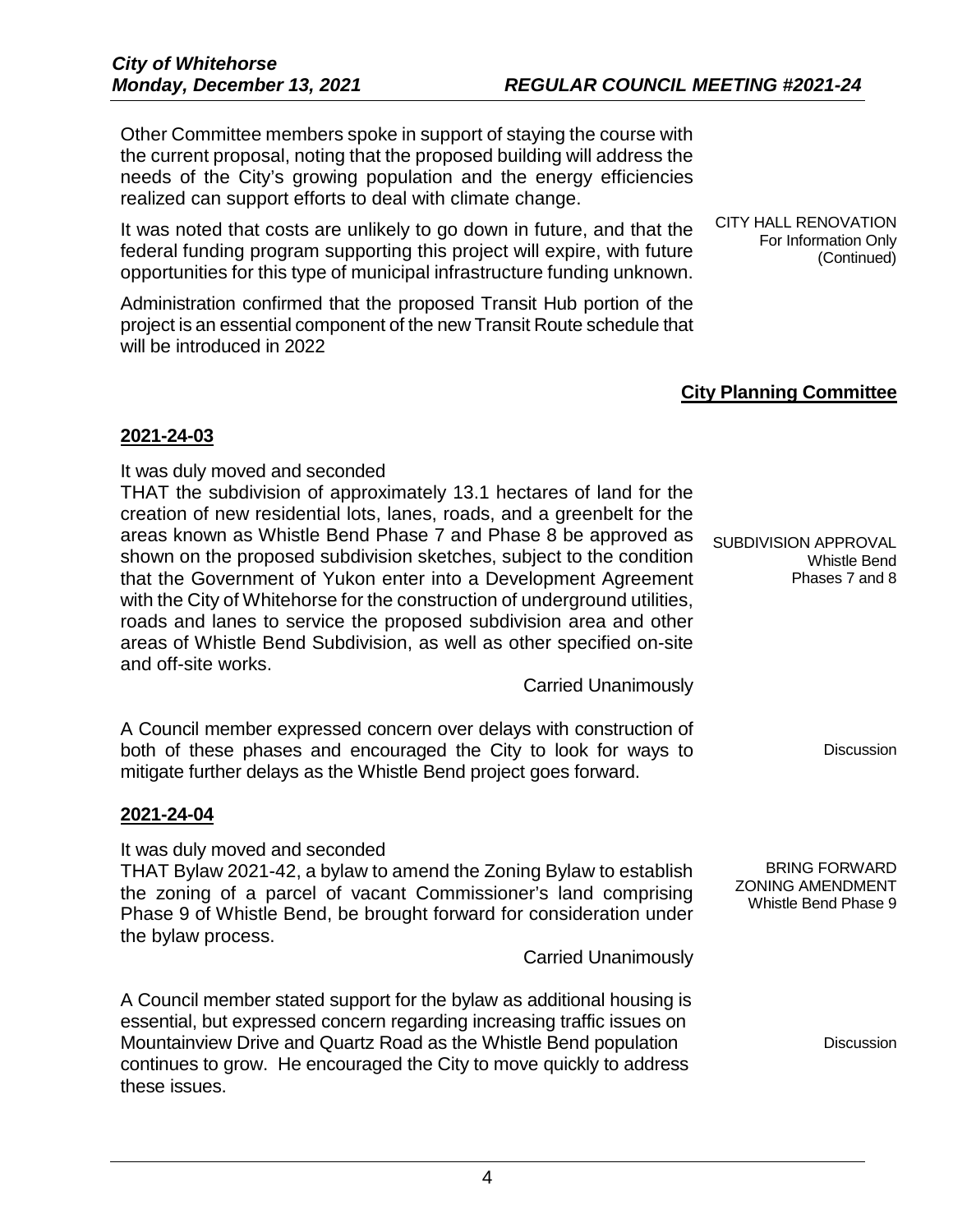### **2021-24-05**

It was duly moved and seconded

THAT Bylaw 2021-38, a bylaw to amend the zoning of Lot 1216 on Robert Service Way to allow for public utility and commercial/industrial uses, be brought forward for consideration under the bylaw process.

BRING FORWARD ZONING AMENDMENT KDFN Lot 1216

Carried Unanimously

## **Development Services Committee**

#### **2021-24-06**

It was duly moved and seconded THAT Administration is hereby directed to bring forward a framework for the development of a Housing Advisory Committee early in 2022.

PREPARE FRAMEWORK FOR HOUSING/LAND ADVISORY COMMITTEE

Carried Unanimously

## **City Operations Committee**

There was no report from the Operations Committee. The notation of the No Report

# **Community Services Committee**

### **2021-24-07**

It was duly moved and seconded THAT the 2021 Whitehorse South Trail Plan be approved as a guiding document. WHITEHORSE SOUTH TRAIL PLAN

Carried Unanimously

Council members discussed the concerns raised by the delegations, with particular emphasis on the potential impacts to the area of the Plan that includes the McIntyre Creek Park. It was noted that amendments to the Snowmobile Bylaw could be brought forward for consideration at any time if Council wishes to consider adding new trails to the excluded trails list.

Administration confirmed that the Trail Maintenance Policy requires Council approval for the development of any new trails longer than 500 metres in length, and this will help to prevent any new trail construction in the McIntyre Creek Park area.

With respect to trails along the Alaska Highway corridor, Administration confirmed that the Yukon government has jurisdiction, and has indicated support for the construction of trails in conjunction with highway reconstruction projects inside the boundaries of the City.

…/continued

**Discussion**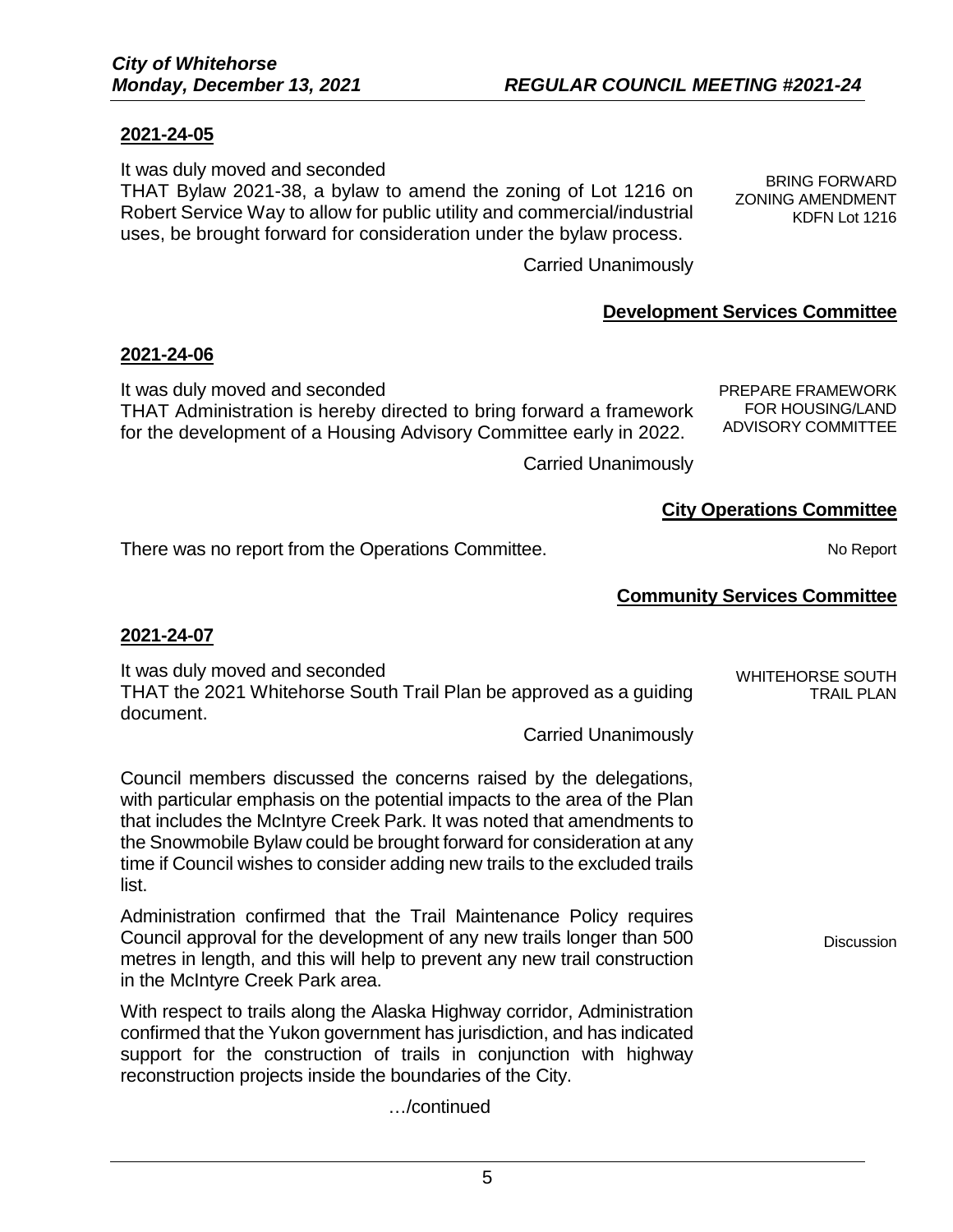A Council member noted that public consultation was extensive in the development of this trail plan, and the majority of the people in the Whitehorse South area have indicated support for the Plan as presented.

A Committee member noted that the current Cemeteries Bylaw restricts the use of vehicles in Grey Mountain Cemetery to "by appointment only" for the majority of the year, and stated that this inhibits access for seniors and persons with mobility challenges.

Administration advised that there is no staff on site during the times that vehicle restrictions are in place, and closure to vehicle access is necessary to help protect the property from damage due to vandalism and improper vehicle use.

Administration noted that when vehicle access is restricted, additional efforts are made by staff to provide flexibility and address requests to access the cemetery in a timely manner.

**Discussion** (Continued)

VEHICLE ACCESS TO CEMETERIES For Information Only

# **Public Health and Safety Committee**

A Committee member noted that December 6<sup>th</sup> marks the anniversary of the massacre of women at École Polytechnique in Montreal, and stated that local women's groups continue to express concerns regarding safety issues, including taxi safety and access to safe transportation. An update was requested on how the City is engaging with various local women's organizations with respect to the Vehicle for Hire Bylaw.

Administration advised that Council direction is needed in order to proceed with changes to the Vehicle for Hire Bylaw. In the meantime, Bylaw Services is continuing discussions with various interest groups regarding taxi safety. The department also continues to work with the RCMP on taxi issues and is proceeding with regular taxi inspections.

Administration confirmed that research has been done in conjunction with the RCMP on taxi bylaws in other jurisdictions, but no bylaw amendments have been drafted.

In response to a query regarding general public safety issues raised at the first Standing Committee meeting of this Council, the Acting City Manager advised that Administration committed to researching other jurisdictions with respect to public safety issues and the approach that these jurisdictions are taking to address them.

The Acting City Manager noted that if public safety is identified as a strategic priority of this Council, Administration will have the direction needed to proceed with the work necessary to bring measures forward for Council consideration.

SAFETY ISSUES For Information Only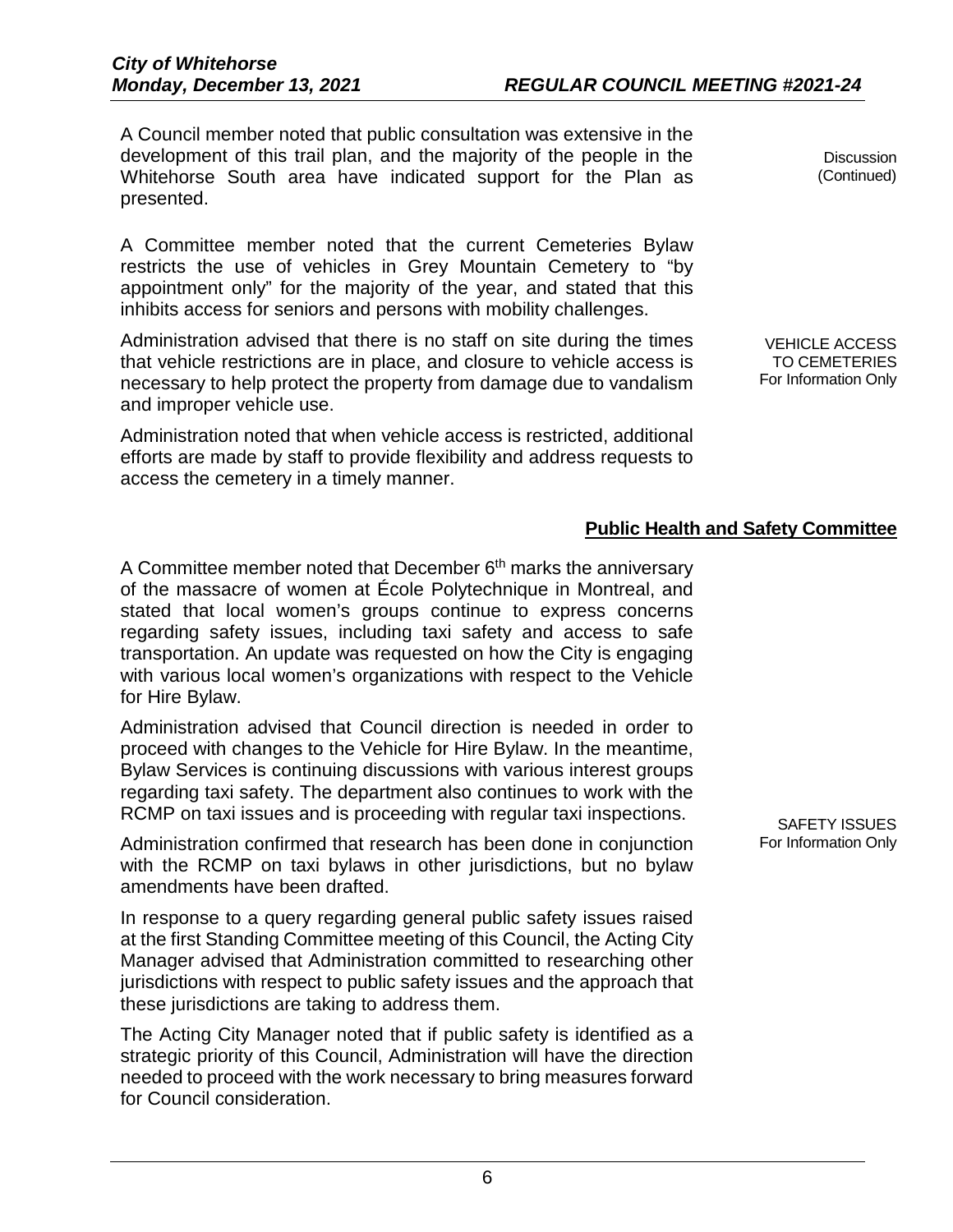## **NEW AND UNFINISHED BUSINESS**

### **2021-24-08**

It was duly moved and seconded

THAT the Mayor be authorized to sign a letter requesting that the Canada Mortgage and Housing Corporation assign the City's Rapid Housing Initiative allocation to Yukon Housing Corporation for the Safe at Home Society's supportive housing project.

Carried Unanimously

On July 21, 2021 the City revoked a business license related to enforcement action of a sled dog tourism business operated by "Into the Wild Adventures" at 185 Fish Lake Road.

The licensee submitted a request for an appeal to Council on August 10, 2021.

In accordance with existing legislation, after hearing the appeal Council may confirm the revocation of the business license or reinstate the business license.

A Committee of the Whole meeting was convened on December 9, 2021 to consider the appeal.

Upon completion of presentations from all parties, Committee members left Chambers to consider their decision in-camera.

When Committee members returned to Council Chambers the participants were advised that a decision will be brought forward for ratification at the regular Council meeting on December 13, 2021.

After considering the evidence presented, the decision of Committee of the Whole was to reinstate the business license with conditions.

Decisions made in-camera must be ratified in an open meeting.

### **2021-24-09**

It was duly moved and seconded

THAT the reinstatement of Business License 7436 is hereby confirmed on the following conditions:

(a) The Appellant will, by April 15, 2022, cease all operations of the tour operator business (the "Business") at 185 Fish Lake Road (the "Property"), or, alternatively, bring the Business and the Property into full compliance with the City's bylaws, including the conditional Development Permit (2017-0699) issued for the Property; and

…/continued

ALLOCATION ASSIGNMENT CMHC Rapid Housing Initiative Funding

APPEAL OF DECISION TO REVOKE A BUSINESS LICENSE Into the Wild Adventures

Appeal Decision

RATIFY APPEAL DECISION Into the Wild Adventures Business License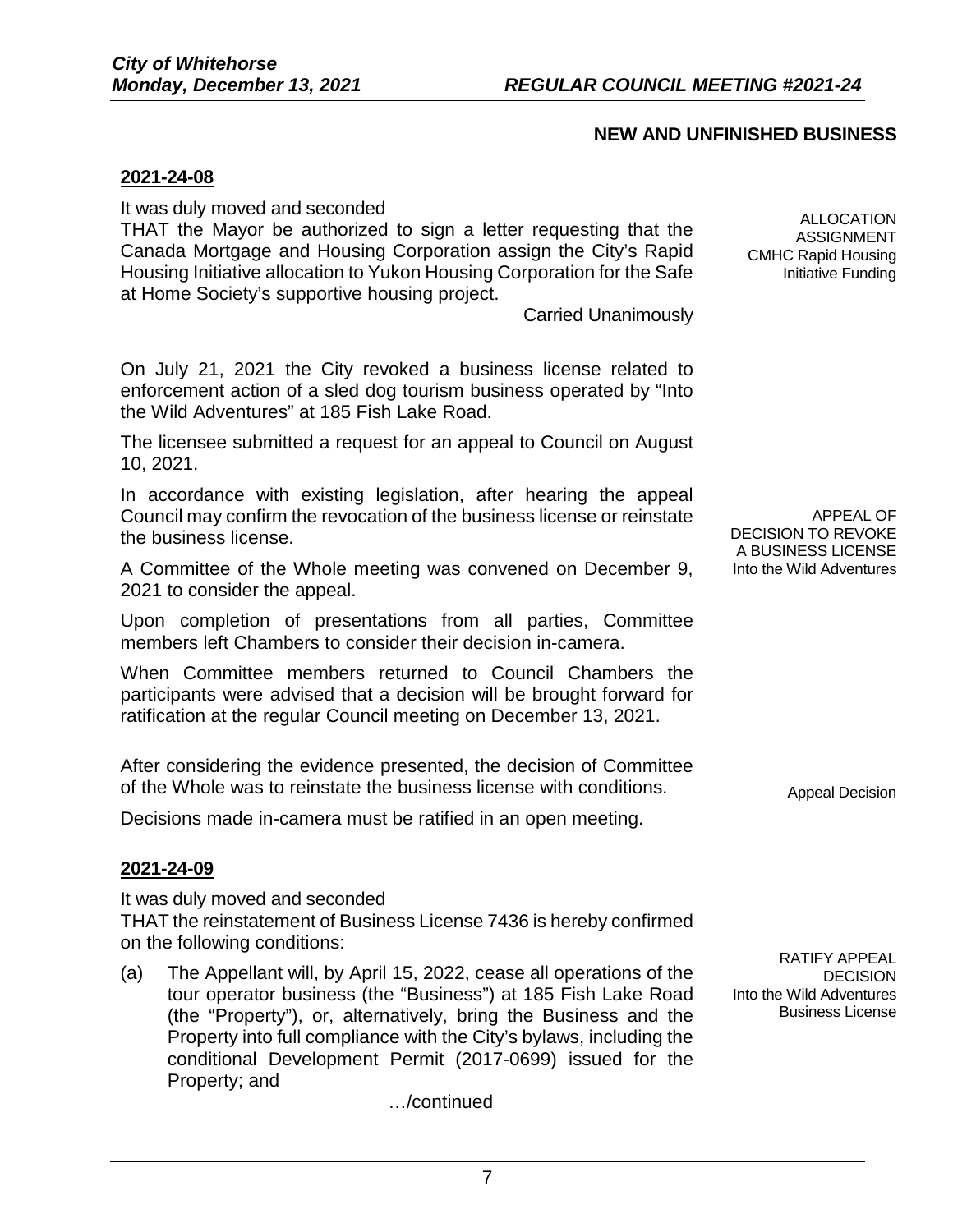## **2021-24-09** (Continued)

- (b) Notwithstanding the above, the Appellant, and anyone else using or attending at the Property, shall immediately cease all use, whether for the Business or otherwise, of the 16x16 cabin (the "Warming Hut") located at the Property, unless and until the Warming Hut receives a building permit and final occupancy approval from the City; and
- (c) Notwithstanding the above, the Appellant, and anyone else using or attending at the Property, shall immediately cease all use, whether for the Business or otherwise, of the outhouse (the "Outhouse") located at the Property unless and until the Outhouse is inspected and approved by all applicable authorities, including the City and the Yukon Department of Health and Social Services; and
- (d) The Appellant will use the Property and operate the Business in accordance with the noise provisions of the Maintenance Bylaw.

AND FURTHER, IT IS HEREBY CONFIRMED THAT the Appellant's breach of any of the conditions of Council's reinstatement of Business License 7436 will result in an immediate and final revocation of Business License 7436 by the City; and

IT IS HEREBY CONFIRMED THAT in reaching its decision to conditionally reinstate Business License 7436, Council does not agree with the Appellant's submission that there has been any abuse of power or other misconduct on the part of City staff, including Patrick Ross, and that City staff conducted all reasonable due diligence and at all times acted appropriately in respect of this matter; and

IT IS HEREBY CONFIRMED THAT this decision constitutes the written reasons of Council on the Appellant's appeal of Business License 7436, in accordance with the requirements under the Council Procedures Bylaw.

Carried  $(4-3)$ 

| IN FAVOUR      | Mayor Cabott, Councillors Cameron, Laking and |
|----------------|-----------------------------------------------|
|                | Murray                                        |
| <b>OPPOSED</b> | Councillors Boyd, Curteanu and Friesen        |

# **BYLAWS**

Recorded Vote

The Acting City Manager left Council Chambers while Bylaw 2021-43 The Acting Oily Manager left Council Chambers while Dylaw 2021-40<br>was under consideration.

RATIFY APPEAL DECISION Into the Wild Adventures Business License (Continued)